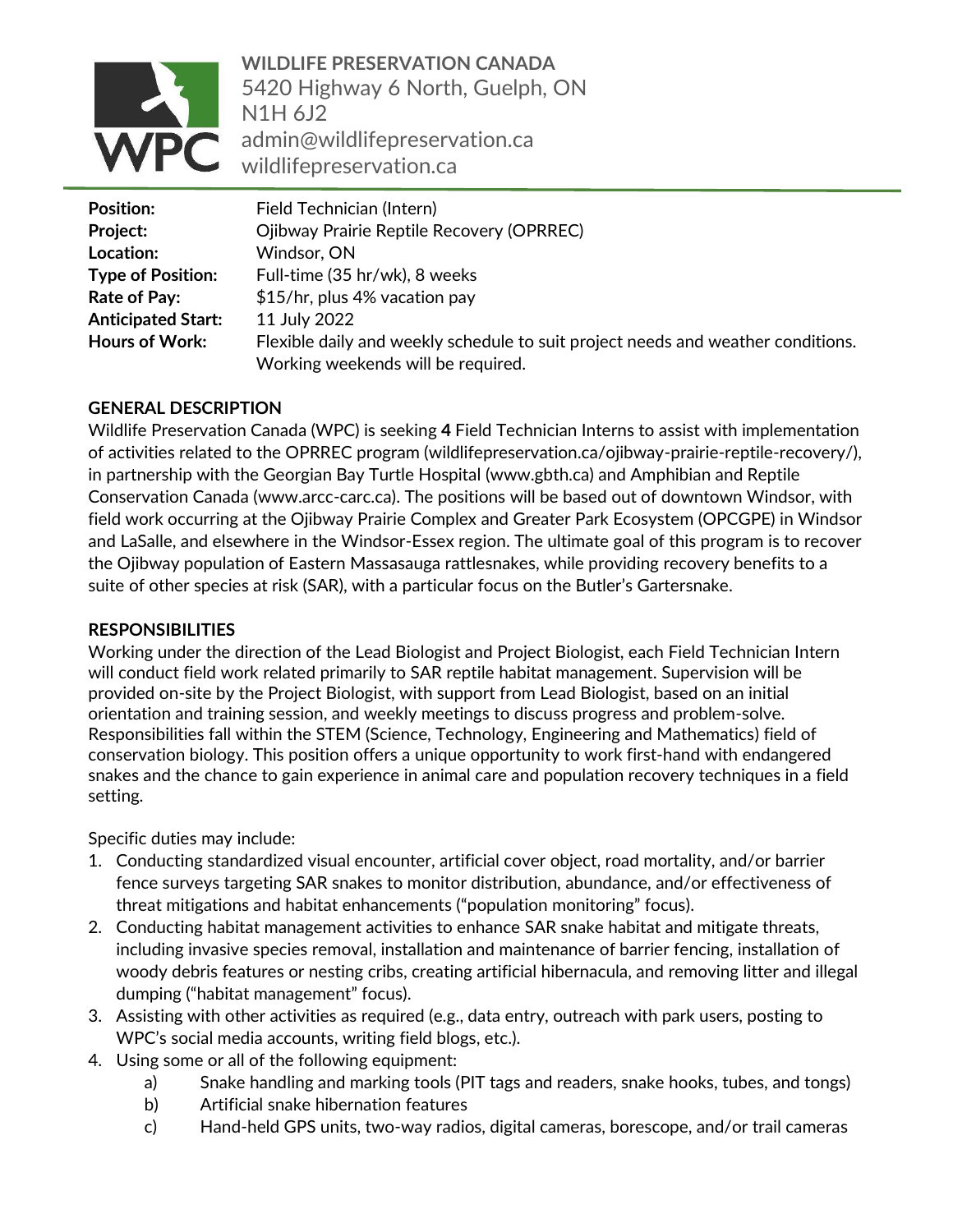- a) Hand tools (e.g., loppers, pruning saw, rake, shovel, auger, hammer, etc.)
- d) Laptop computer

## **REQUIRED SKILLS AND EXPERIENCE**

- A college diploma in a related field (e.g., fish and wildlife management). Exceptional undergraduate students pursuing a university degree of college diploma in related field will also be considered.
- Strong interest in conservation biology, herpetology, and biology-based field work.
- Proven ability to adhere to data collection protocols, and record detailed & legible field notes.
- Ability and willingness to capture, handle and identify Ontario herpetofauna, especially snakes.
- Strong verbal communication skills and work ethic (focus, professionalism, punctuality, honesty, and attention to detail).
- Experience using relevant equipment (see 'Duties and Responsibilities').
- Physically fit and able to: a) Lift heavy objects (e.g., woody debris and small logs), b) Work safely outdoors on your feet for extended periods of time, in poor weather (e.g., rain, extreme heat) and/or in challenging habitats (e.g., thorns, thickets, & biting insects).

## **ASSET SKILLS AND EXPERIENCE**

- An undergraduate university degree in Biology or related field.
- Minimum of 1 field season conducting snake surveys/inventories, and skilled at safely identifying, capturing, handling, and processing Ontario snakes.
- Experience installing threat mitigation or habitat enhancement structures (e.g., snake barrier fencing, nesting cages, woody debris features, etc.).
- Experience safely using hand tools (e.g., loppers, pruning saw, rake, shovel, auger, hatchet, etc.).
- Completion of Ontario chainsaw safety training course.
- Completion of Ontario Reptile and Amphibian Survey Course (or equivalent).
- Experience conducting public outreach and education.
- Experience identifying Ontario plants (Species at Risk and invasive species).
- Standard or wilderness first aid certification.
- Familiarity with the natural and cultural histories of the Windsor-Essex region.
- G-class driver's licence and access to a vehicle (or other reliable source of transportation).

## **HEALTH AND SAFETY**

Health and safety training to be provided by the Lead Biologist or Project Biologist and will include identification of safe practices while working in the field, during a pandemic, and while driving to field sites. The location of first aid supplies will be identified. The Field Technician Interns will be covered by Ontario Workers' Compensation and will travel in vehicles with adequate insurance during employment. The Interns must agree to adhere to all health and safety protocols and regulations (e.g., Government of Ontario Occupational Health and Safety regulations).